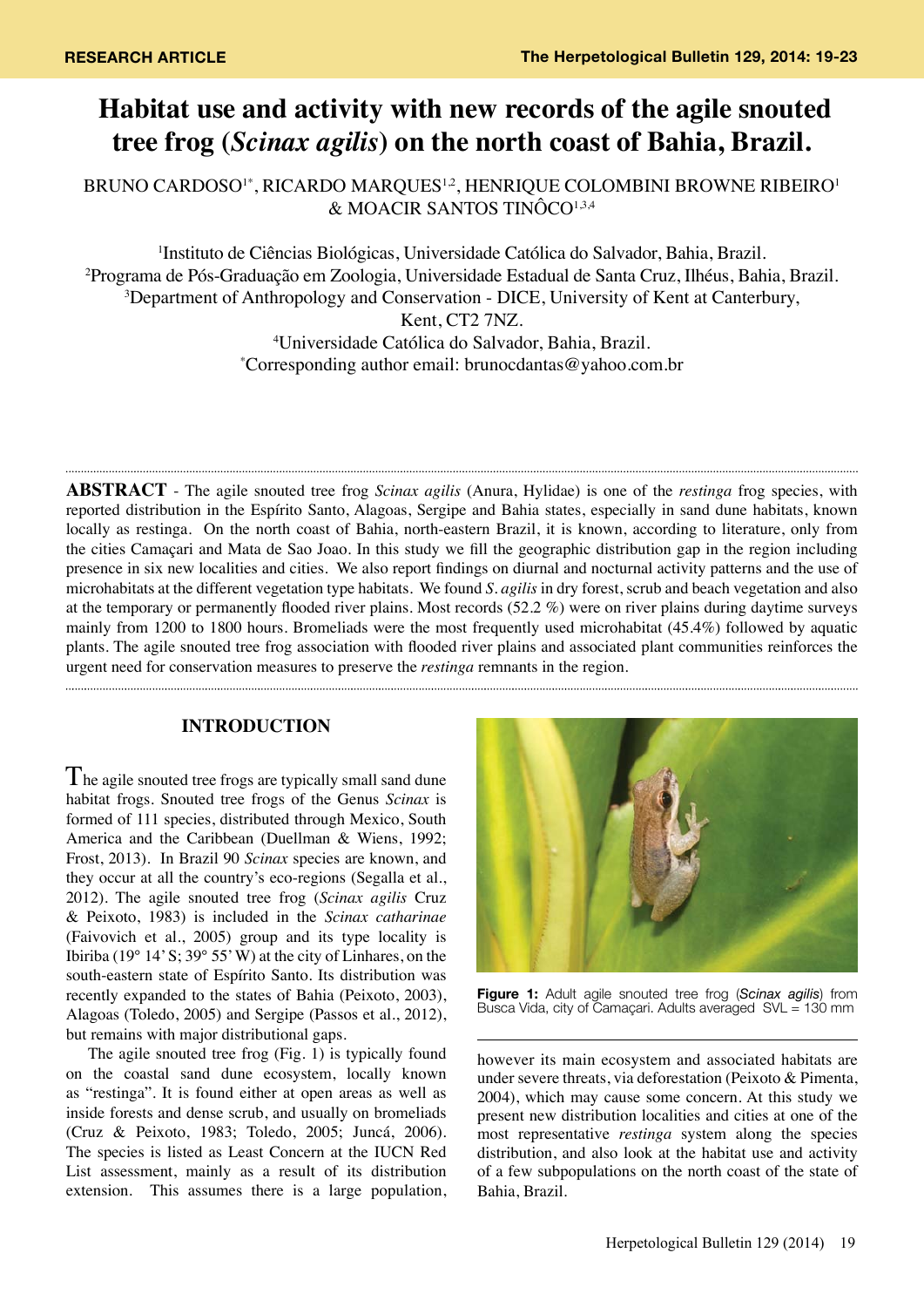### **MATERIALS AND METHODS**

The study took place from June 2010 until August 2013. We sampled the intended sites every two months on a regular basis. Six localities on the north coast of Bahia were sampled: Busca Vida (-12.863831, -38.262675) a locality in the city of Camaçari; Imbassaí (-12.483250, -37.958667) in the city of Mata de São João; Massarandupió (-12.315722, -37.832139), in the city of Entre Rios; Baixio (-12.105083, -37.697639), in the city Esplanada; Barra de Itariri (-11.950278, -37.611917), in the city Conde; and Costa Azul (-11.664167, -37.483611) in the city Jandaíra (Fig. 2); the entire coast line encompasses an extension of about 220 km.

At each of these sample units, four vegetation type habitats were thoroughly surveyed: beach vegetation; flooded river plain; scrub vegetation; and sand dune dry forest. The four habitat types were surveyed simultaneously, when surveyors applied a visual search survey at a 500 m belt transect. The survey seasons covered all daylight periods and seasons all along the three years. A day cycle started at 6 am for the first survey and ended at the last, or sixth survey of the same year at 6 pm (six cycles per year). During the third and last year, night surveys were also applied following the same procedures, from 7 pm to 9 pm. The overall survey effort covered 1,728 hours. We sampled specimens for taxonomic confirmation and reference, under the national environmental licensing program authorization MMA-ICMBIO / SISBIO nº 23355-2. Sampled specimens were deposited at the Herpetological Reference Collection at the Centre for Ecology and Conservation of Animals (CHECOA) at the Universidade Católica do Salvador. We also collected distributional data from literature for comparison purposes.

#### **RESULTS**

We recorded 1,163 adult *S. agilis* at the six localities (Fig. 2). The animals were found inhabiting the four different habitat types at the restinga ecosystem: temporary and permanently flooded river plains (n=608), dry forest (n=446), scrub vegetation (n=69) and beach vegetation  $(n=40)$ .

The agile snouted tree frog also used differently the available microhabitats. We detected the frogs on bromeliads (n=529), on macrophyte vegetation (n=300), scrub vegetation  $(n=128)$ , leaf litter  $(n=86)$ , suspended branches  $(n=68)$ , moving in temporary ponds  $(n=32)$ and on bare sand soil (n=20). We also recorded cases of communal microhabitat use. We found animals sharing the same bromeliads. Over 15 individuals used the same plant at the locality of Costa Azul and over 17 at the locality of Busca Vida.

Animals were mostly found active during daytime. Over 62 % of the sightings and records were made between 12:00 and 6 pm, and 32% from 6 am to noon. During night surveys only 5.4 % records were observed at the



**Figure 2:** *S. agilis* geographic distribution new records on the north coast of Bahia. 1) Busca Vida; 2) Imbassaí; 3) Massarandupió; 4) Baixio; 5) Barra de Itariri; 6) Costa Azul.

same sites. Although the beach habitat type showed very low frog frequency, most of the sightings occurred at the night surveys, with 72.5 %. The scrub vegetation on the other side had 52.1 % of the records from 2 pm to 6 pm, most then, during the day (Fig. 3).

 All six localities represent new records for the species on the north coast of Bahia: Busca Vida, Imbassaí, Massarandupió, Baixio, Barra de Itariri and Costa Azul. Together they include another six municipalities into the species distribution, all of them on the coast, and filling a 212 kilometers distributional gap, from Praia do Forte, Mata de São João, Bahia (Juncá, 2006) to Areia Branca, Sergipe (Passos et al., 2012) (Table 1).

#### **DISCUSSION**

The activity patterns of *S. agilis* showed that the species is rather more active during the day. However it is more commonly found at sites where humidity and shade is higher. It was particularly found at the temporary or permanent flooded river plains. The soil humidity and type seems to be the major factors shaping the frogs' communities' structures (Bastazini et al., 2007), which was also observed at the studied localities. Barreto et al. (2012) found a similar result for the marsh frog (*Pseudopaludicola*  sp. (*aff. falcipes*)) at the same localities, and they also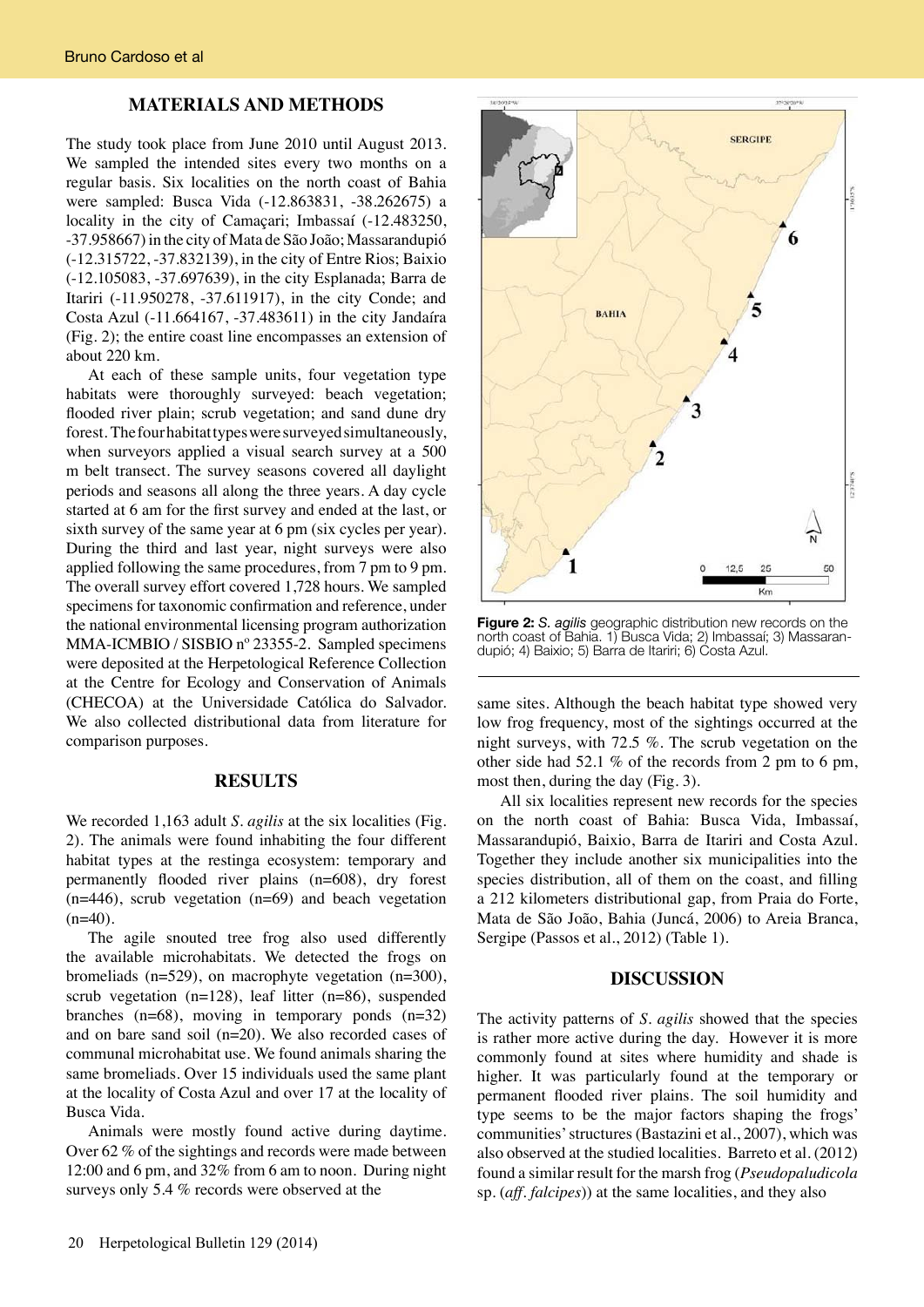

**Figure 3:** Number of recorded individuals at each time slot during the visual search surveys on the four different vegetation type habitats: beach, river plain, scrub, dry forest.

pointed out the flooded plains as a kind of nursery, where frogs tend to use during the breeding season, suggesting they are fundamental to retain those subpopulations. All of the aforementioned aspects reinforce the importance of maintaining the river plains and other water bodies aiming the *restinga* conservation.

We found that *S. agilisis* a daytime forager, however it will have low levels of night activity in disturbed locations. When we compared the previous year's daytime and night activities we found that the amount of hours were notably higher during the day (n=140) in comparison to night foraging (n=62). It was possible to detect the agile snouted tree frog inhabiting seven different microhabitat types at the sampled *restinga* formations. According to Eterovick et al. (2010), the variety of habitat use by adult frogs may represent their response to several local selective pressures. These would be caused by other species, the environmental structure or even disturbance. Nevertheless the most important and far higher frequented microhabitat for the species were the bromeliads  $(45.5\%)$ . These plants were mainly represented by the genus *Hohenbergia* spp. They are locally known as tank bromeliad as a result of their architecture promoting the maintenance of large amounts of water, even during dryer periods. These plants were very abundant at the study localities (Cogliatti-Carvalho et al., 2008). Along with scrub, herbaceous and macrophyte vegetation, and also suspended branches

above water bodies these vegetation types formed 88.1 % of the entire microhabitats records. This possibly suggests a strong association of the agile snouted tree frog to plant community composition, and not just their abundance. However, bromeliads and macrophytes (especially the elongated ones) are commonly used for shaping gardens at hotels, resorts, golf courts and residential areas at the studied localities. All of these may shed light on understanding the reasons for the maintenance of some of the subpopulation, given the plants are frequently present in gardens, even in urbanized landscapes.

The alarming habitat loss in the region, especially when it comes to *restinga* habitats is a main and worrying threat to any amphibian population (Tinôco et al., 2008). When suppression comes into place, bromeliads, macrophytes and scrub are the main lost vegetation, even on law permanent protected zones and this may seriously affect the agile snouted tree frog on the north coast of Bahia. The new geographic distribution data for *S. agilis* confirms the species are endemic to *restinga* habitats. These new records add important information to its contiguous distribution on the coastal regions of the Brazilian states of Espírito Santo, Bahia, Sergipe e Alagoas. The presumed species endemism and severe habitat threats call attention to the need for conservation action to preserve these populations as well as other restinga restricted species.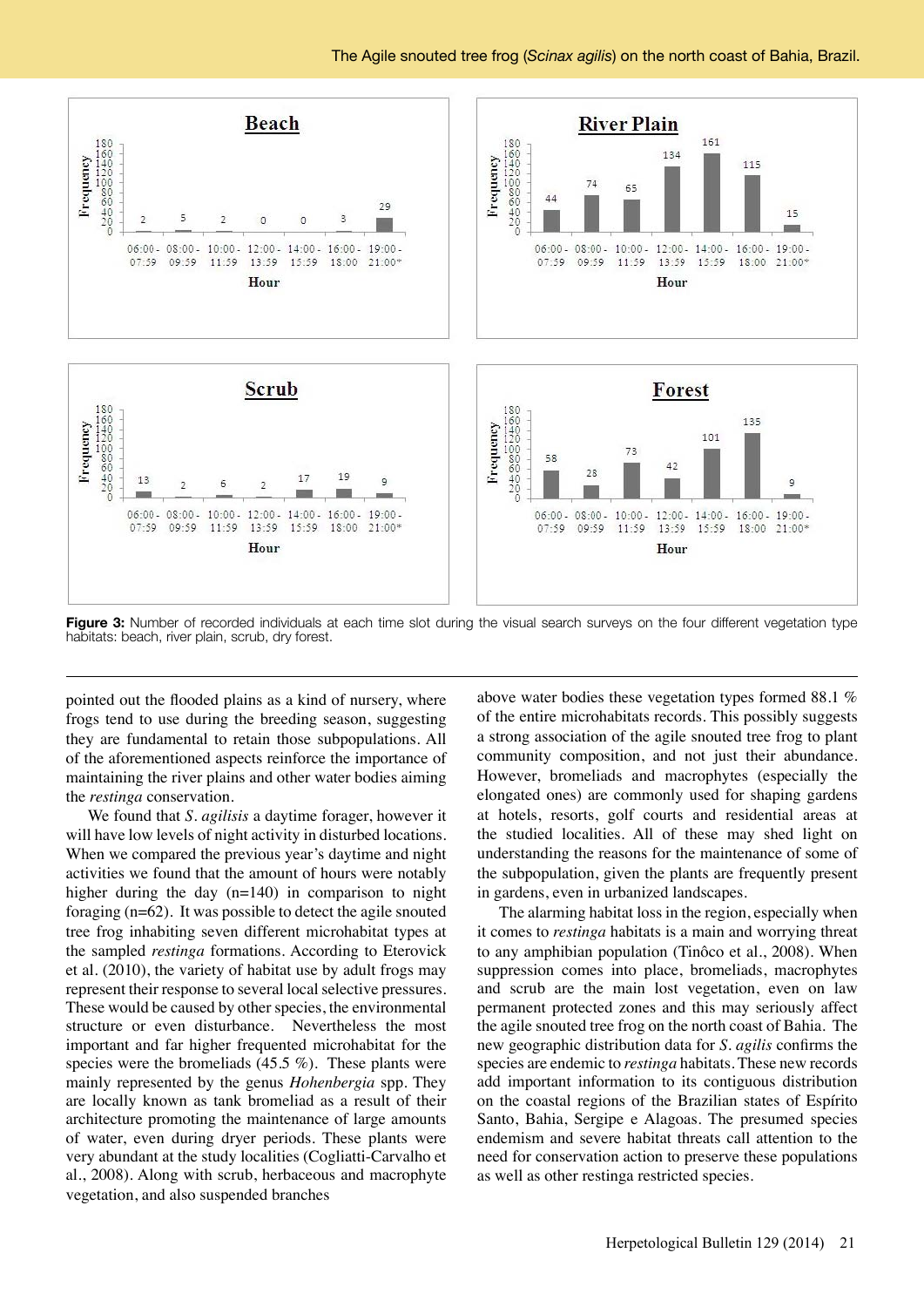| <b>LOCALITY</b>                                                                              | <b>COORDINATES</b>       | <b>VOUCHER</b>   | <b>SOURCE</b>            |
|----------------------------------------------------------------------------------------------|--------------------------|------------------|--------------------------|
| Lagoa Sete Pontas, Itapemirim - ES                                                           | $-21.011111, -40.833889$ | <b>MBML 4887</b> | Specieslink              |
| Restinga de Setiba, Guarapari – ES                                                           | $-20.629339, -40.426642$ |                  | Pombal et al., 2010      |
| Ponta da Fruta, Vila Velha - ES                                                              | $-20.519156, -40.373542$ | EI 7124-38       | Peixoto & Gomes, 2007    |
| Restinga de Camburí, Vitória - ES                                                            | $-20.319444, -40.337778$ | <b>MBML 4903</b> | Specieslink              |
| Reserva Florestal Vale do Rio Doce,<br>$Linhares - ES$                                       | -19.433889, -39.893311   | EI 7155-56       | Peixoto & Gomes, 2007    |
| Ibiriba, Linhares - ES *                                                                     | -19.233333, -39.916667   |                  | Cruz & Peixoto, 1983     |
| São Mateus - ES                                                                              | $-18.716111, -39.858889$ | <b>CFBH 1567</b> | Specieslink              |
| Parque Nacional de Itaúnas, Con- -18.593333, -39.732222<br>ceição da Barra - ES              |                          | <b>CFBH 1938</b> | Specieslink              |
| Mucuri - BA                                                                                  | $-18.081472, -39.926444$ |                  | Peixoto et al., 2003     |
| $Trancoso - BA$                                                                              | $-16.615278, -39.092331$ |                  | Rocha et al., 2003; 2008 |
| Belmonte - BA                                                                                | -15.991944, -38.971667   |                  | Pombal et al., 2010      |
| Arembepe, Camaçari - BA                                                                      | $-12.697500, -38.324167$ |                  | Nunes et al., 2007       |
| Busca Vida, Camaçari - BA ▲                                                                  | $-12.863831, -38.262675$ | CHECOA 2606      | This work                |
| Praia do Forte, Reserva Sapiranga,<br>Mata de São João, - BA                                 | $-12.585278, -38.028333$ |                  | Juncá, 2006              |
| Praia do Forte, Fazenda Camuru- -12.575000, -38.056389<br>gipe, Mata de São João - BA        |                          |                  | Juncá, 2006              |
| Imbassaí, Reserva Imbassaí, Mata -12.483250, -37.958667<br>de São João – BA $\blacktriangle$ |                          | CHECOA 2820      | This work                |
| Massarandupió, Entre Rios - BA - 12.315722, -37.832139                                       |                          | CHECOA 2510      | This work                |
| Baixio, Esplanada - BA $\blacktriangle$                                                      | $-12.105083, -37.697639$ | CHECOA 3214      | This work                |
| Barra de Itariri, Fazenda Milagres, -11.950278, -37.611917<br>Conde - BA $\triangle$         |                          | CHECOA 2548      | This work                |
| Costa Azul, Jandaíra - BA ▲                                                                  | $-11.664167, -37.483611$ | CHECOA 2937      | This work                |
| Areia Branca - SE                                                                            | $-10.977917, -37.048472$ | ZUEC 17842-44    | Passos et al., 2011      |
| Passo do Camarajibe - AL                                                                     | -9.303889, -35.439444    |                  | Toledo, 2005             |

**Table 1:** Locality with geographic distribution records for the *S. agilis* in Brazil. \* type locality of *S. agilis*. p New records of *S. agilis* for the north coast of Bahia, Brazil.

# **ACKNOWLEDGEMENTS**

We thank the ever-ready Herpetofauna of the North Coast of Bahia Project crewmembers for the surveys. Many thanks to the contributors and interns at the Centro de Ecologia e Conservação Animal for all the volunteer support during fieldwork. Our special thanks to the Herpetofauna Foundation (EU); Reptile Technologies (EU); Amphibian Ark (US); the Lacerta Consultoria, Projetos e Assessoria Ambiental Ltd.; to the Instituto da Mata Org.; the Floresta Sustentável Project and the Garcia D´ávila Foundation; to the APA do Litoral Norte Management Council; the Condominion Busca Vida; the Fazenda Natural Ltd.; the Fazenda Milagres Guest House; the Reserva Imbassaí Ltd; to all the municipalities at the north coast of Bahia City Halls. We thank all the before mentioned institutions, city halls, orgs, companies for the support, logistics, accommodation, land use and field equipment throughout the study. Many special thanks to the people on those territories, especially

at Massarandupió, Praia do Forte, Imbassai, Busca Vida and Mata de Sao Joao. This study contributes to the proposed actions at the National Plan for the Conservation of the Northeast Atlantic Forest Endangered Amphibians and Reptiles (Plano de Ação Nacional para Conservação dos Répteis e Anfíbios Ameaçados de Extinção da Mata Atlântica Nordestina – PAN-NE/RAN/ICMBio). Finally we thank anonymous reviewers for comments on an earlier version of the manuscript.

# **REFERENCES**

- Barreto, G.S., Tinôco, M.S., Couto-Ferreira, D. & Browne- Ribeiro, H.C. (2012). Distribuição de Pseudopaludicola aff. falcipes (Anura, Leiuperidae) na restinga do Litoral Norte da Bahia, Brasil. *Revista Latino-americana de Conservação* 2: 27-36.
- Bastazini, C.V., Munduruca, J.F.V., Rocha, P.L.B. & Napoli, M.F. (2007). Which environmental variables